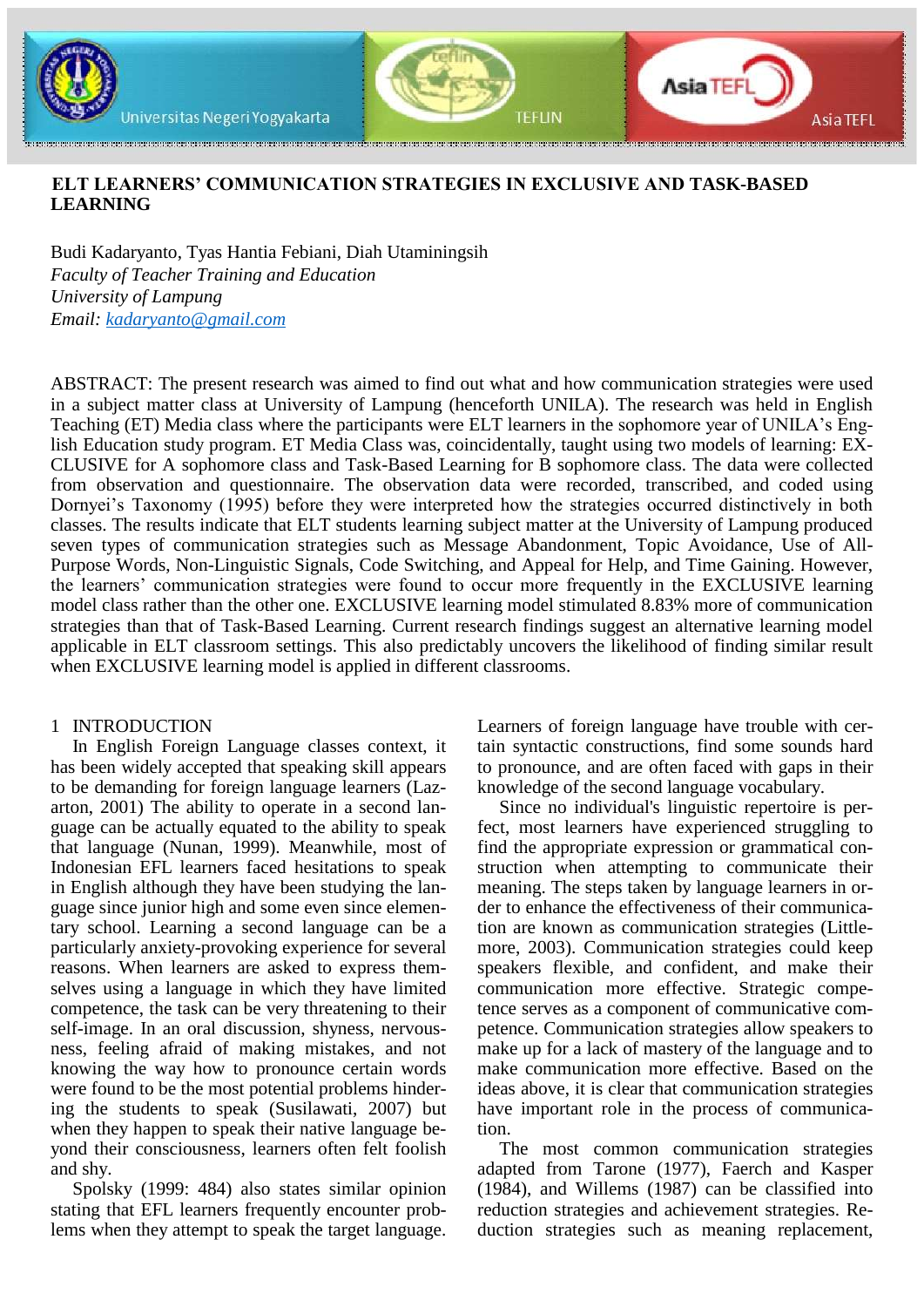message abandonment, and topic avoidance are used for the purpose of giving up a fragment of the original communication goal. On the other hand, achievement strategies such as appeal, literal translation, code-switching, restructuring, word coinage, paraphrasing, and nonlinguistic strategies are used to maintain the original goal of the language speaker. Learning and using oral communication strategies can be beneficial for them in order for them to engage in effective conversations in English and to make them look good "at face value" (McDonough & Shaw, 2003, p. 133).

In order to see how far communication strategies have been used by Indonesian EFL learners when they speak English, and specifically how learners use communication strategies in a subject-matter ELT Class at University of Lampung, a study on what types of communication strategies produced by students of ELT learning subject matter was undertaken through EXCLUSIVE (Kadaryanto and Santi, 2014; Abdurrahman, Tarmini, Kadaryanto, 2012) and Task-Based Learning model. The research was particularly useful for exploring what and how communication strategies were produced in both classes. This would further be beneficial for teachers to be more aware of communication strategies the students employed as an effort to reduce their hesitation to perform better speaking performance.

# 2 RESEARCH METHOD

This study was designed in a non-experimental descriptive study where we use taxonomic analysis for analyzing the types of the communication strategies adapted from Dornyei's taxonomy (1995). The subjects of this study were ELT sophomores' students from University of Lampung. The students were expected to have both of their spoken and written English skill improve daily. Thus, when they are demanded to be active in the classroom discussion, and they have to participate using English as well. Therefore, it would be interesting to find out their speaking performance and whether they already apply communication strategies when they speak in English, especially in subject matter classes.

The subject matter classes require students to communicate their ideas of topics that are not related to the language with the medium of English. One of the subject matter classes in ELT study program is English Teaching Media (ET Media). These students had 100 minutes ET Media classes per week. The lecturer of ET media taught the students using two models of learning: EXCLUSIVE for A class and Task-Based Learning for B class. There were audience who listened to the assigned group while they were performing in front of the class. The audience

was not allowed to interrupt or ask questions in the middle of the subjects' performance, except when they were already allowed to (i.e. when they were in Q&A session). The subjects had to come in front of the classroom in groups and presented their works.

The data were gathered from two main categories production instruments: "Natural discourse data" and "Elicited data" (Félix-Brasdefer, 2007). To obtain "Natural discourse data", social interaction can be observed in natural situations and recorded using audio or video-taped recordings (Félix-Brasdefer, 2007). In this study, a non-participant observer in the classroom discussions was carried out. Therefore, there was no elicited but natural discourse data. Students' performance in both models of learning was recorded by mobile phone. Following the completion of the task, the students reported their task behaviors by filling out the questionnaire of communication strategies. This study used a questionnaire of communication strategies which is mainly based on the Oral Communication Strategy Inventory (OCSI) designed by Nakatani (2006). The questionnaire consisted of 32 items of 8 factors for coping with speaking problems and 26 items of 7 factors for coping with listening problems experienced during the communicative task. On a five-point scale ranging from "never" to "always", participants circled the response which indicated how often they use the strategy.

According to Nakatani (2006), the reliability of the 32 items addressing strategies for coping with speaking problems was examined by Cronbach's alpha, and the alpha for these 32 items was .86, which indicated a highly acceptable internal consistency. Also, Nakatani's inventory was originally designed for college students. And yet, it was examined in a simulated communicative test for EFL students. Therefore, the OCSI is suitable to be employed in this study to survey on the frequency of certain strategies used by the participants when they communicate with others. Since the participants are English major college students, all items in the questionnaire were written in English. After recording, we did the transcription. However, it should be done in detail. Everything that the students said and did in the conversation should be transcribed. It was aimed to get more valid data about the activity done by the participants. It was also needed to help the researcher in analyzing the data coming from the activities. The next step was coding, which is categorizing the finding of communication strategies into Dornyei's taxonomy. After coding, the researcher counted numbers and percentages of strategies occur during EXCLUSIVE and Task-Based speaking activities.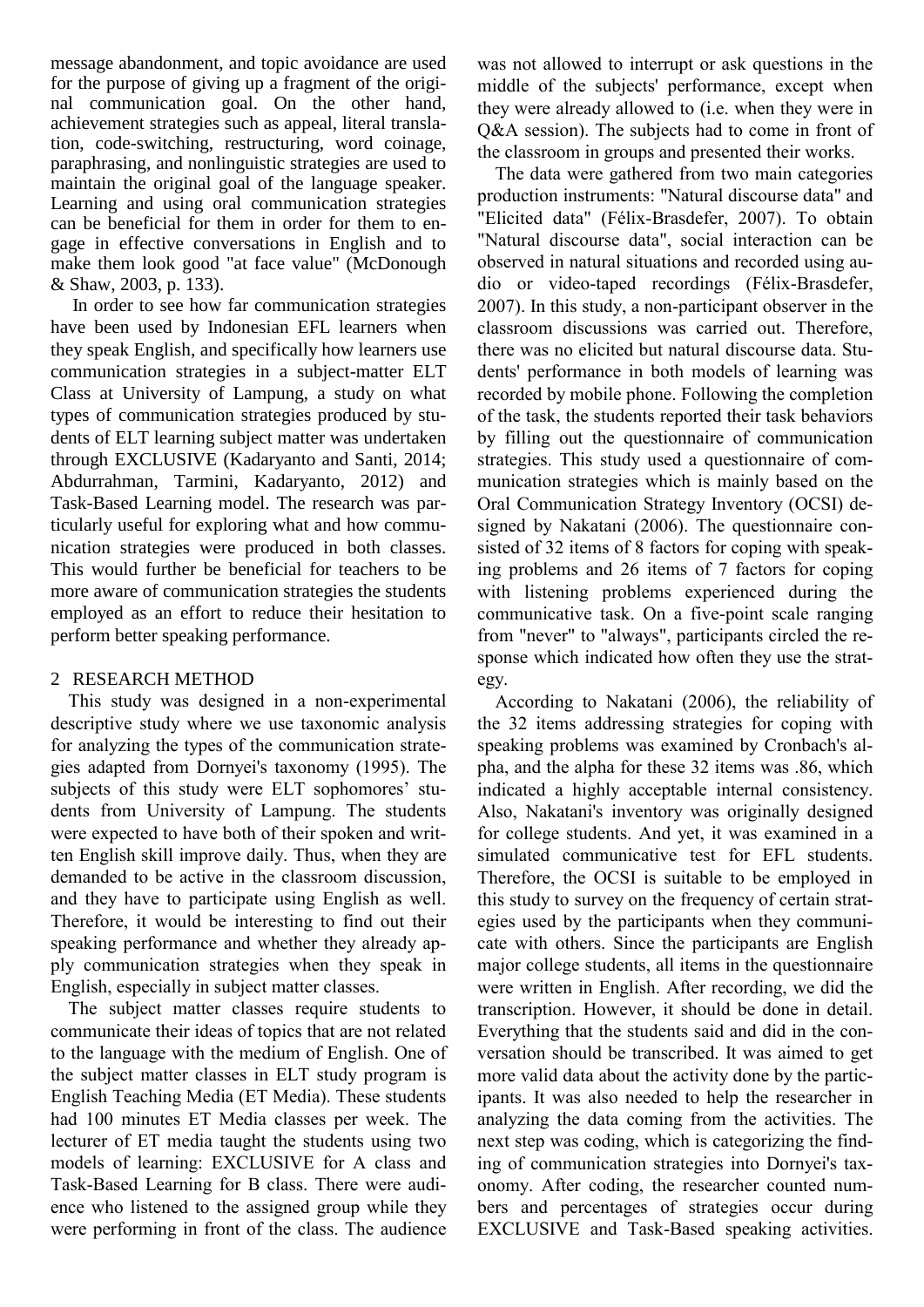This should be done to find out significant differences of CS in those two learning models. We used descriptive research in analyzing all data from the observation, the interview, and the questionnaire.

A triangulation method was carried out in order to make the data to be more valid. Bogdan and Biklen (1982:74) also state that successful outcome of a participant observation study in particular, but other forms of qualitative research as well, relies on detailed, accurate, and extensive field notes. The data were considered to be field notes; referring to all the data collected including field notes, interview transcript, official documents, and other materials. In this research, we used a type of triangulation which is called cross-sectional time triangulation. Crosssectional data were collected with time-related processes from different groups at one point in time.

In order to show the widespread use of communication strategies, we analyzed the audio recordings from the observation. In this way, we first transcribed the data and then identified the communication strategies that occur. The next step was analyzing the data to develop the categories of analysis for coding the communication strategies. Different types of communication strategies identified in this study were coded into table of twelve types of communication strategies based on Dornyei's taxonomy. The taxonomy was selected because the categories seemed clearly explained and a more recent as it was developed from previous communication strategies taxonomies from Tarone, Faerch, and Kasper. Frequency forms were designed to classify the communication strategies that occurred when the classroom activities were being held. The writer did the qualitative description in analyzing the data from the observation note and the questionnaire that was conducted to probe their perceptions of communication strategies and the use of certain strategies when communicating with others.

#### 3 FINDINGS AND DISCUSSION

The research was conducted in four meetings for each class, Task-Based Learning and EXCLUSIVE class. Each meeting was 100 minutes long. We observed and recorded the classroom interaction in three meetings per class. In the meetings, the lecturer applied two of learning models to hold class discussion. The target of the recording was communication strategies occurred during the classroom discussion. There was one group of five students presenting their work. The rest of the classes were assigned to ask questions and gave feedback. The students were demanded to speak in English but they could switch to Bahasa Indonesia whenever necessary. Communication strategies occurred in Task-Based Learning class is presented in table 1 below.

Table 1. Communication Strategies in A Class (Task Based Learning)

| Cycles                             | ummunkcatkon Strategies<br>Турский |                                                                                                                 |   |                      |                                                                                                                                                              |    |        |  |  |       |         |     |
|------------------------------------|------------------------------------|-----------------------------------------------------------------------------------------------------------------|---|----------------------|--------------------------------------------------------------------------------------------------------------------------------------------------------------|----|--------|--|--|-------|---------|-----|
|                                    | 34.6                               |                                                                                                                 |   |                      |                                                                                                                                                              | W٤ | NS.    |  |  |       |         | TG  |
| Pre-Task                           |                                    |                                                                                                                 | ٠ |                      |                                                                                                                                                              |    |        |  |  |       |         | л   |
| <b>Task Cycle</b>                  |                                    |                                                                                                                 |   |                      | ٠                                                                                                                                                            |    | 18     |  |  | 15    | 20      | X   |
| Language<br><b>Focus</b>           |                                    |                                                                                                                 |   |                      |                                                                                                                                                              |    |        |  |  |       |         |     |
| Total                              |                                    |                                                                                                                 |   |                      |                                                                                                                                                              |    | 25.    |  |  | 17    | $^{11}$ | 41  |
|                                    | 7.25%                              | 1,81%                                                                                                           |   |                      | 8,45%                                                                                                                                                        |    | 28.00% |  |  | 13.7% | 37.79   | 33% |
| MA<br>TA<br>c<br><b>APP</b><br>UW. |                                    | : Message Abandonment<br>: Topic Avoidance<br>: Circumlocution<br>: Approximation<br>: Use of All-Purpose Words |   | LT<br>F<br><b>CS</b> | <sup>1</sup> Non-Linguistic Signals<br>NS.<br>: Literal Translation<br>: Foreignizing<br>: Code Switching<br>1 Appeal for Help<br>AН<br>: Time Gaining<br>TG |    |        |  |  |       |         |     |

From the table 1 above, it can be seen that there are seven communication strategies used by students in Task-Based class. Time-Gaining strategy is the most frequently used by them, with the percentage of 33%, or as many as 41. Meanwhile, Non-Linguistic Signals is the second strategy that mostly used with the percentage of 20.16%, or as many as 25. The third most used strategy is Appeal for Help with the percentage of 17.7%, or as many as 22. Code switching got 13.7% of total number of percentage, preceded by Message Abandonment, Use of All-Purpose Words, and Topic Avoidance respectively with the percentage of 7.25%, 6.45%, and 1,61%.

The similar observation was held in B class that taught using EXCLUSIVE learning. It was due to the fact that the researcher wanted to find out under which models of learning the communication strategies would occur more frequently. In previous chapter, it was mentioned that EXCLUSIVE has five cycles. However, the first cycle, Exploring, were done through an online group for this class. The second cycle, Clustering, also done at home so the students started the class started from the simulating cycle after the lecturer provided a short brainstorming session. Communication Strategies in EXCLUSIVE class can be seen in table 2 below.

Similar to A class that taught using Task-Based Learning, it can be seen that there are also seven srategis used by students in B class that taught using EXCLUSIVE learning. Time-Gaining strategy is the most frequently used by them, with the percentage of 32.4%, or as many as 48. Meanwhile, Non-Linguistic Signals is the second strategy that mostly used with the percentage of 22.29%, or as many as 33. However, unlike the A class, the third most used strategy used in B class is Code Switching with the percentage of 16.8%, or as many as 25. Appeal for Help got 14.8% of total number of percentage, preceded by Use of All-Purpose Words, Message Abandonment, and Topic Avoidance respectively with the percentage of 6.75%, 5.4%, and 1,35%. From the result of this study, it can be seen that there were some communication strategies used in Task-Based and EXCLUSIVE activity. The numbers of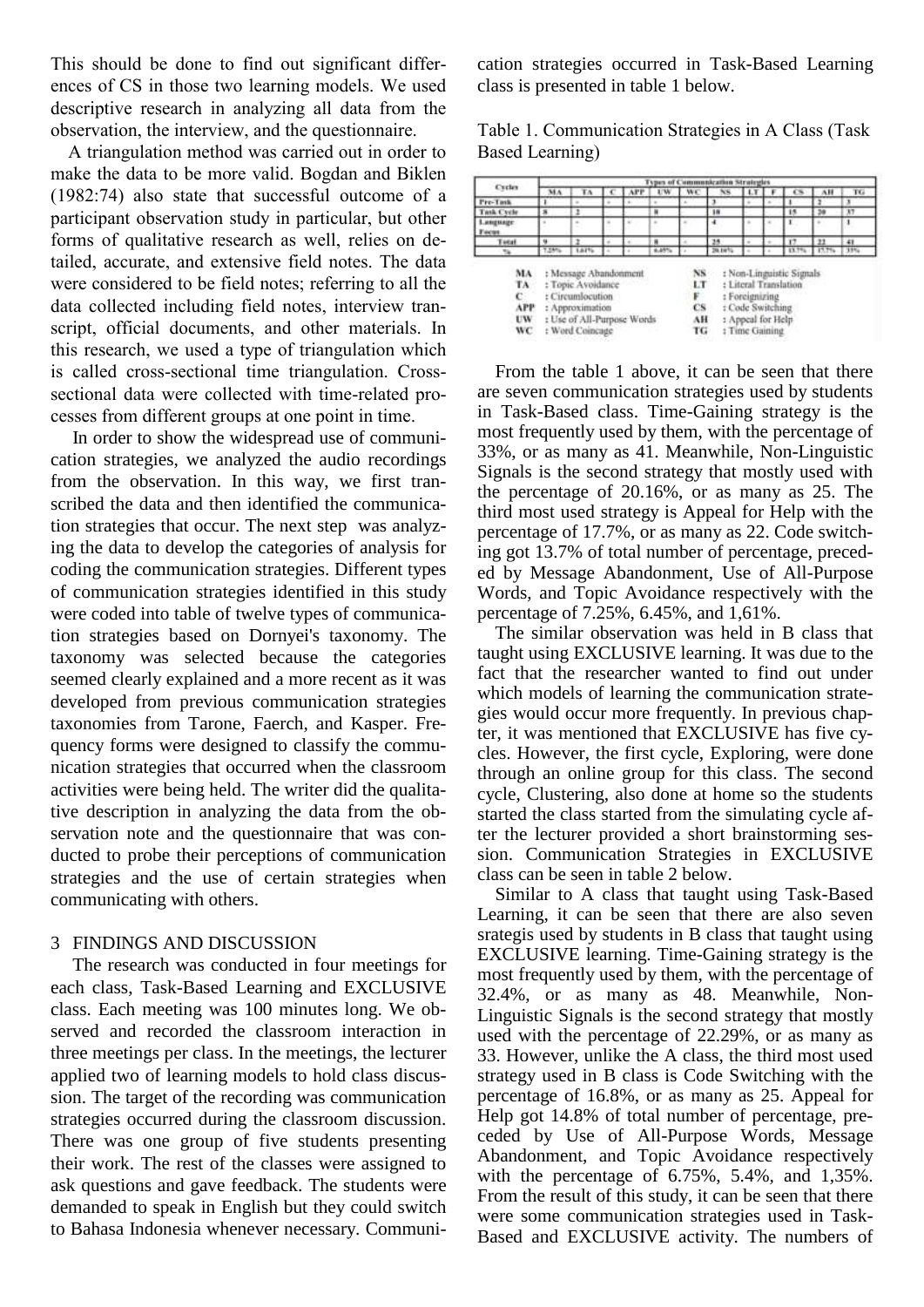Communication Strategies used in EXCLUSIVE class are more than those in Task-Based class. The ranking of communication strategies which are used frequently are also different. It can be seen further in the following table.

Table 2. Communication Strategies in B Class (EX CLUSIVE)

| Cycles           | <b>Types of Communication Strategies</b> |        |   |                |               |    |         |                |  |       |       |       |
|------------------|------------------------------------------|--------|---|----------------|---------------|----|---------|----------------|--|-------|-------|-------|
|                  | MA                                       | TА     |   | APP            | UW            | WC | NS.     | LT             |  | cs    | ٨Ħ    | TG    |
| <b>Exploring</b> |                                          | . .    | ۰ |                | $\sim$        |    |         | ۰              |  |       |       |       |
| Clustering       |                                          | a C    |   |                | in C          |    |         |                |  |       |       | ٠     |
| Simulating       |                                          | ı.     |   | $\overline{a}$ | ş             |    | $^{13}$ |                |  | 19    | 19    | 38    |
| Valuing          |                                          | $\sim$ | ٠ | $\sim$         | $\frac{1}{2}$ | ٠  |         | $\blacksquare$ |  |       |       |       |
| Evaluating       |                                          | ۰      |   | ٠              |               |    |         |                |  |       |       |       |
| Total            |                                          | ٠      |   | $\sim$         | 10            |    | y       |                |  | 25    | 22    | 48    |
| 1%               | 54%                                      | 138%   |   |                | 6.75%         |    | 12.29%  |                |  | 16.8% | 14.8% | 32.4% |

Since this study used qualitative design for its research method, it is important to present qualitative data of communication strategies. Seven qualitative data of communication strategies that were used in Task-Based and EXCLUSIVE class and their explanation are as follows. First of all, Message Abandonment is a strategy in which the speaker leaves a message unfinished because of language difficulties. For example, the speaker says, "*I mean, I want to know if we use games... How media such as games important to teaching?*" Topic Avoidance is avoiding topic areas or concepts that pose language difficulties. For example, the speaker says, "*Schemata is.. Something we..."* (Stop because they cannot continue, she doesn't know the word like perceived/acquired). Use of All-Purpose Words is extending a general, empty lexical item to contexts where specific words are lacking, for example, "*When you begin to make lesson plan, you have to think that the learners lack of things.*" "*Things*" are too general that the speaker actually could use words like knowledge or skill. Non-Linguistic Signals is the speaker use of mime, gesture, facial expression, or sound imitation. For example, the speaker said "*Technology and media are important because they can (*moving her hands to front, repeating*), stimulate...*" Here, the speaker made hand gesture that helped her to remember the word she wanted to say.

Code Switching is using a L1 word with L1 pronunciation or a L3 word with L3 pronunciation while speaking in L2. For instance, the speaker said, "*Please remember there are two rules. First one, the question should base on power point, not from is, eh, else.. Harus sesuai sama topik yang akan dibahas*." Appeal for Help is asking for aid from the interlocutor either directly or indirectly. For example, the speaker said, "*So of the students interesting with something... like, like, eh, apa ya ngomongnya? What is it, ...*" Time-Gaining is when the speaker use fillers or hesitation devices to fill pauses and to gain to time to think. For example, "*Schemata are the mental structure by each individual that per... um... (looking at the text) perceived from environment...*"

In addition, the questionnaire was given to see students' perception on how they use certain strategies to overcome problems when they speak using L2. The questionnaire adopted for this study was Nakatani's OCSI that consists of 32 items related to factors for coping with speaking problem and 26 items related to factors for coping with listening problems. Each of the items is provided with answers number 1 to 5 or in a form of Likert scale. Based on the result of the test, the researcher analyzed responses from 32 students of A class and 39 of B class. It was found that from items related to factor for coping both with speaking and listening problems, students from A and B class mostly chose option 3 and 4 for most of the items.

From the result of the questionnaire, it was found that the students are aware of the strategies that they could apply when they are demanded to communicate with the medium of L2 in subject matter classes. It was proven through observation that during the discussions were held, the students use seven types of communication strategies in both classes that taught using EXCLUSIVE and Task-Based learning. However, EXCLUSIVE models happened to stimulate more occurrence of communication strategies. This was caused by the difference of cycles of learning between Task-Based and EXCLUSIVE models. EXCLUSIVE model has Valuing and Evaluating cycles where the students are asked to say what points could be taken from the topic discussed in the class and give comments and suggestion towards their own or their friends" presentation. Thus, the students have more chance and demand to speak in L2.

The top two most used communication strategies in both models are same: Time- Gaining and Non-Linguistic Signals. Both of learning models are students-centered; which means that the students are expected to be active in participating in the discussion. However, the participation must be in English. Time-Gaining strategy by using fillers is mostly used by the students with the percentage of 33% in Task-Based class and 32,4% in EXCLUSIVE one. The aim of this strategy is to gain time to think while trying to make the oral task run smoothly at the same time, but in this strategy they have used hesitation device such as *mmm* and *uh*. The subjects might forget words or utterances they actually knew, or they could not concentrate well. It is understandable because the discussion was held without any rehearsal between the presenters and the audience, in other words, the discussion was spontaneous. Therefore, the questions and answers, or the interaction were unexpected and some of the students might feel nervous while they were speaking in L2. Thus, time gaining is used to think an appropriate word, phrase, or even structures because they do not want to overcome mishap in the conversation. They also used non-linguistic means such as mime, gesture, facial expression, and sound imitation to help reminding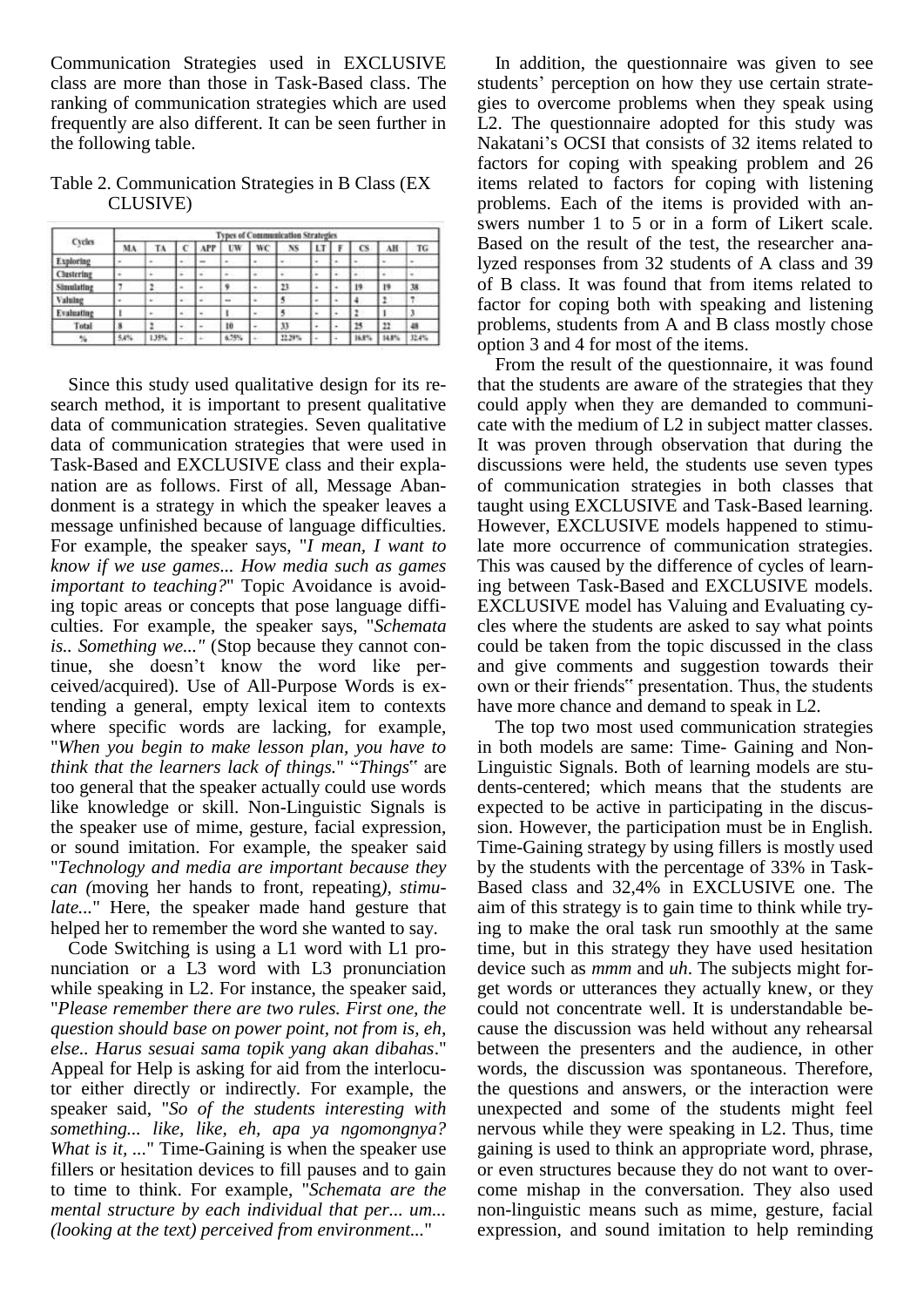the subjects certain words so they could continue speaking.

The third most-used communication strategies in Task Based Learning and EXCLUSIVE classes are different. TBL's is Appeal for Help and EXCLU-SIVE's is Code Switching. The frequency number of occurrence of both types of CS in both classes are same, 22. However, Code Switching happened to occur more than Appeal for Help in EXCLUSIVE class. Appeal for Help occurred often during TBL's Task Cycle and EXCLUSIVE's Simulating stage where the presentation and Q&A sessions happened. The students used them mostly when the presenters were answering the questions from the audience and when the audience wanted to ask a question or argue the presenter's answers. In this kind of situation, the use of Appeal for Help often used after the use of Time-Gaining. After the students spent some time thinking about the exact word by using fillers and couldn't find any, they would consciously or unconsciously asked their friend about it, for example, using "*what is it called?*, "*What is it?*", "*apa*", or "*apa namanya*".

Code Switching is the third most used in EX-CLUSIVE class. Students use this strategy when they gave up speaking in L2 and then switched to L1. They avoid delivering difficult words or sentences owing to the shy feeling or worry of making mistakes. The researcher mention that Rossiter (2003) suggested that different tasks elicit different CSs. This study proves that TBL and EXCLUSIVE class stimulate different CSs in terms of quantity. However, all of the seven types of occurred CSs in both class happened to be the same. The similarity of CS types occurred in TBL and EXCLUSIVE class may be caused by several factors like Wei (2011) stated: both A and B class students are in the sophomore year; so they share similar level of language proficiency and English communicative experience. It also can be seen from the results of questionnaire that the students from both class gave similar answers. Most of them chose option number 3 and 4 for most of the items, which means that they actually aware of how to keep up English conversation using certain strategies. However, they do not always use them. This indicates their need of more communication strategies training.

On the other hand, the difference in terms of quantity can be related to Rodriguez and Roux (2012) statement. They pointed out that learning activity type is one of the factors that influenced the communication strategies used. TBL has three cycles of learning while EXCLUSIVE has five of them. From the observation, the researcher noticed that A class were active during Task Cycle and slightly during Language Focus. Meanwhile, B class were active during Simulating, Valuing, and Evaluating cycles. It can be assumed that B class spoke up more than A

class. Thus, more communication strategies occurred in EXCLUSIVE class. Training communication strategies is important in learning speaking to help learners make up for a lack of mastery of the language (L2) and to make communication more effective. In this study, it is proven that in order to improve student speaking performance, communication strategies can be trained even in subject-matter classes that applied EXCLUSIVE and Task-Based Learning. It is also found out that EXCLUSIVE stimulated students to use more of CS because it has more learning stages than Task Based Learning that can give students chance to perform more of spoken English.

## 4 CONCLUSIONS AND SUGGESTIONS

Seven types of communication strategies were produced by students of EFL learning subject matter at University of Lampung; Message Abandonment, Topic Avoidance, Use of All-Purpose Words, Non-Linguistic Signals, Code Switching, Appeal for Help, and Time Gaining. Communication strategies occurred more frequently under EXCLUSIVE Learning. It stimulated 8.83% more of CS than the class that taught using Task-Based Learning. Communication strategies were most used during Task Cycle (in TBL class) and Simulative stage (EXCLUSIVE class) where they are demanded to perform in L2. Communication strategies were used in both models of learning when the students need time to think of the correct L2 word (time-gaining), need some device to make them remember (non - linguistics device), need help from the interlocutors-whether it's really necessary or not (appeal for help), cannot remember the word, phrase, or even structure so they use general word (use of all purpose words), or even when they give up speaking in L2 (message abandonment, topic avoidance, code switching). This study investigated the use of communication strategies in a subject matter classes using Task Based and EXCLUSIVE models of learning. Future research can try to focus on investigating the use of communication strategies in different models and then relate them to other factors affecting the use of communication strategies.

### 5 REFERENCES

Abdurrahman, Tarmini W., Kadaryanto, B. (2012). Pengembangan Model Pembelajaran Tematik Berorientasi Kemampuan Metakognitif untuk Membentuk Karakter Literate dan Awareness Bagi Siswa Sekolah Dasar di Wilayah Rawan Bencana. *Prosiding Seminar Nasional Pendidi-*